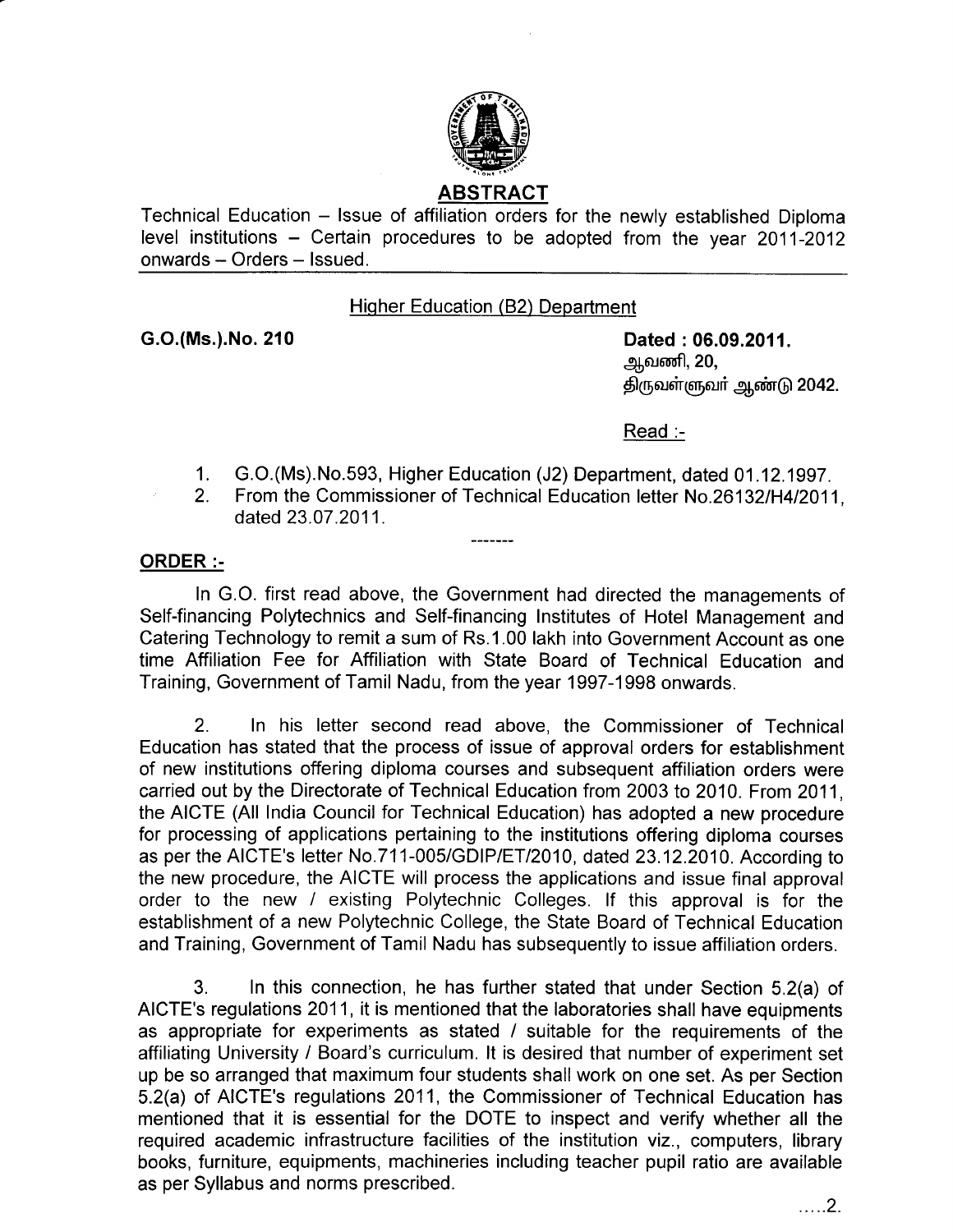4. Hence, the Commissioner of Technical Education has requested the Government to issue orders for following certain procedures for the issue of affiliation orders to the Diploma level institutions which have received final letter of Approval of the AICTE.

5. The Government after careful examination, accept the proposal of the Commissioner of Technical Education in para 4 above and issue orders for implementing the following procedures involved in the issue of affiliation orders for the newly established Diploma level institutions, with effect from 2011-2012.

- (1) The application form must be submitted to the DOTE (Directorate of Technical Education) by the institution for affiliation of academic programme(s) to State Board of Technical Education and Training, Tamil Nadu after the AICTE has accorded approval for the establishment of new Diploma level institutions in their web-portal.
- (2) An inspection committee shall be constituted by the DOTE from time to time for considering the grant of affiliation for the academic programme(s).
- The committee shall have a minimum of 3 members, preferably from among the senior faculty members of the Government Engineering / Polytechnic Colleges. (3)
- (4) The inspection committee shall visit the college to verify the academic infrastructural facilities, availability of Faculty and Staff and all other affiliation conditions laid down by the DOTE.
- (5) The committee shall submit a report in the prescribed format to the DOTE.
- The inspection committee report will be placed before the State Level Committee on Affiliation for recommendations. (6)
- The State Level Committee on Affiliation shall be constituted for a period of three years as below: (7)
	- a. Chairman : The Principal Secretary to Government, Department of Higher Education, Secretariat, Chennai-9.
	- b. Member : The Commissioner of Technical Education. Secretary Directorate of Technical Education.
	- : 1) Additional Director (Polytechnics), DOTE. c. Members
		- 2) Assistant Director (Planning), DOTE.
		- 3) Liaison Officer, DOTE.
		- 4) The Principal, Central Polytechnic College, Chennai.

. . . . . . . 3.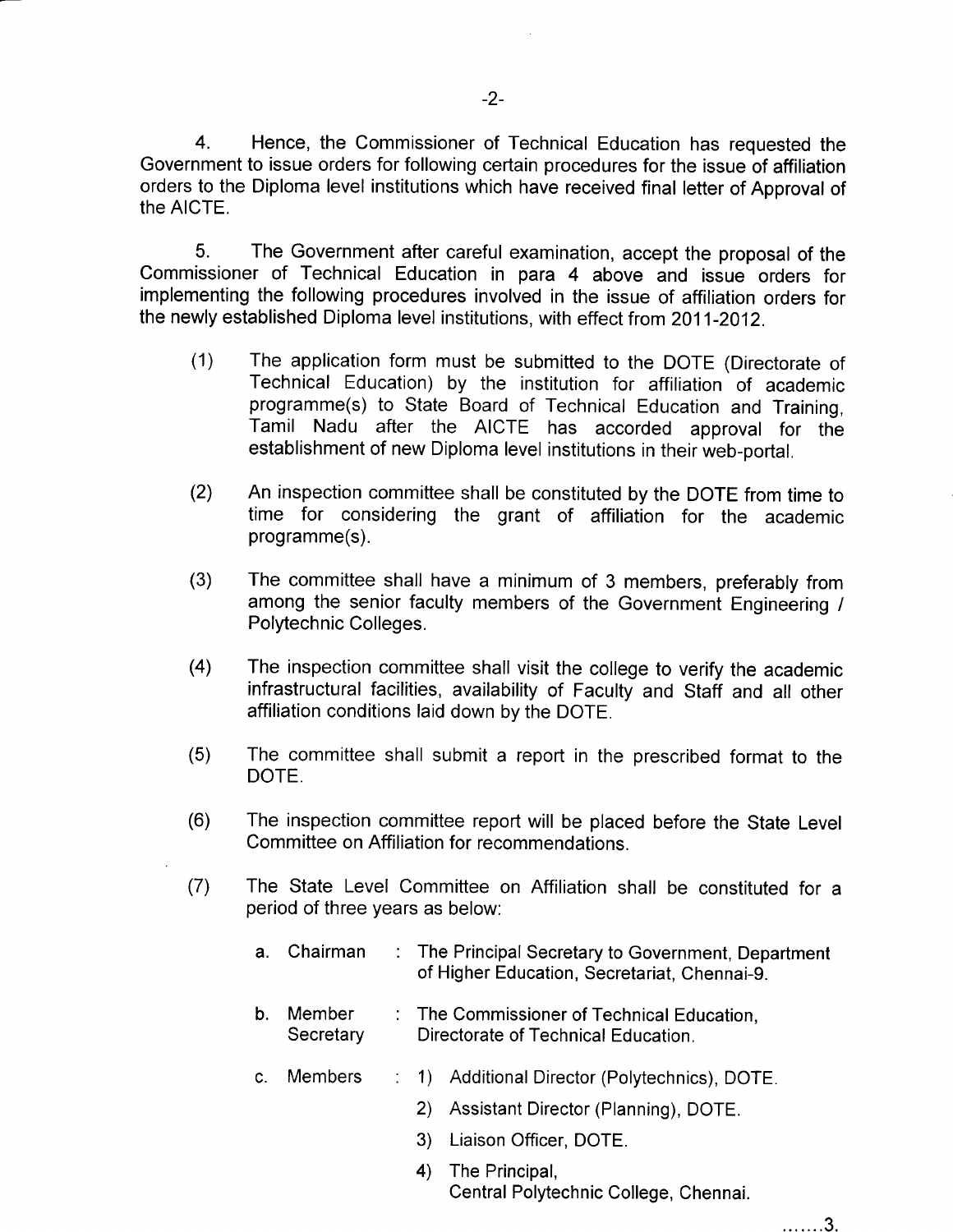- The Principal, Govt. Polytechnic College, Purasaiwalkam. 5)
- The Principal, Murugappa Polytechnic College, Chennai. 6)
- The Principal, Govt. College of Technology, Coimbatore.  $(7)$
- The Director, NITTTR, Chennai-113. 8)
- (8) The State Level Committee on affiliation may seek further clarification, if necessary, from the inspection committee and / or College / institution and may make appropriate recommendations on affiliation.
- (9) lf the State Level Committee on affiliation recommends for granting the Affiliation, the management of self-financing Polytechnic Colleges and Hotel Management and Catering Technology Institutions has to submit the copy of the Letter of Approval (LoA) issued by the AICTE and has to remit a sum of Rs.1.00 lakh into Government account [G.O.(Ms). No.593, Higher Education (J2) Department, dated 01.12.19971 as one time fee for affiliation with State Board of Technical Education and Training, Government of Tamil Nadu from the year 2011-2012 onwards.
- (10) The above procedure will be followed consecutively for first 3 years for the newly established Diploma level institutions, in order to verify the academic infrastructural facilities for first, second and third year and Provisional Affiliation orders will be issued respectively for the corresponding academic year alone. At the end of third year, grant of Permanent Affiliation may be considered. But, the Affiliation fee of Rs.1.00 lakh has to be remitted into the Government Account once only i.e., in the year of establishment.
- (11) The institution should submit the application registration fee of Rs.5,000/- while submitting the application for affiliation and this amount can be remitted to the Government Head of Account - "0202. Education, Sports, Arts and Science  $-02$ . Technical Education  $-800$ . Other Receipts - A.F. Other Receipts IDPC 0202 02 800 AF 0002]'
- (12) The institution should submit the inspection fee of Rs.5000/- for every sanctioned intake of 60 at the time of inspection of the inspection committee towards the processing and inspection charges. The inspection fee received by the DOTE by means of Demand Draft drawn in favour of Commissioner of Technical Education, Chennai-25 shall be deposited in a S.B. account and the amount shall be utilized to meet out the expenses with regard to the inspection [G.O.(Ms).No.102, Higher Education Department, dated 27.02.1997].